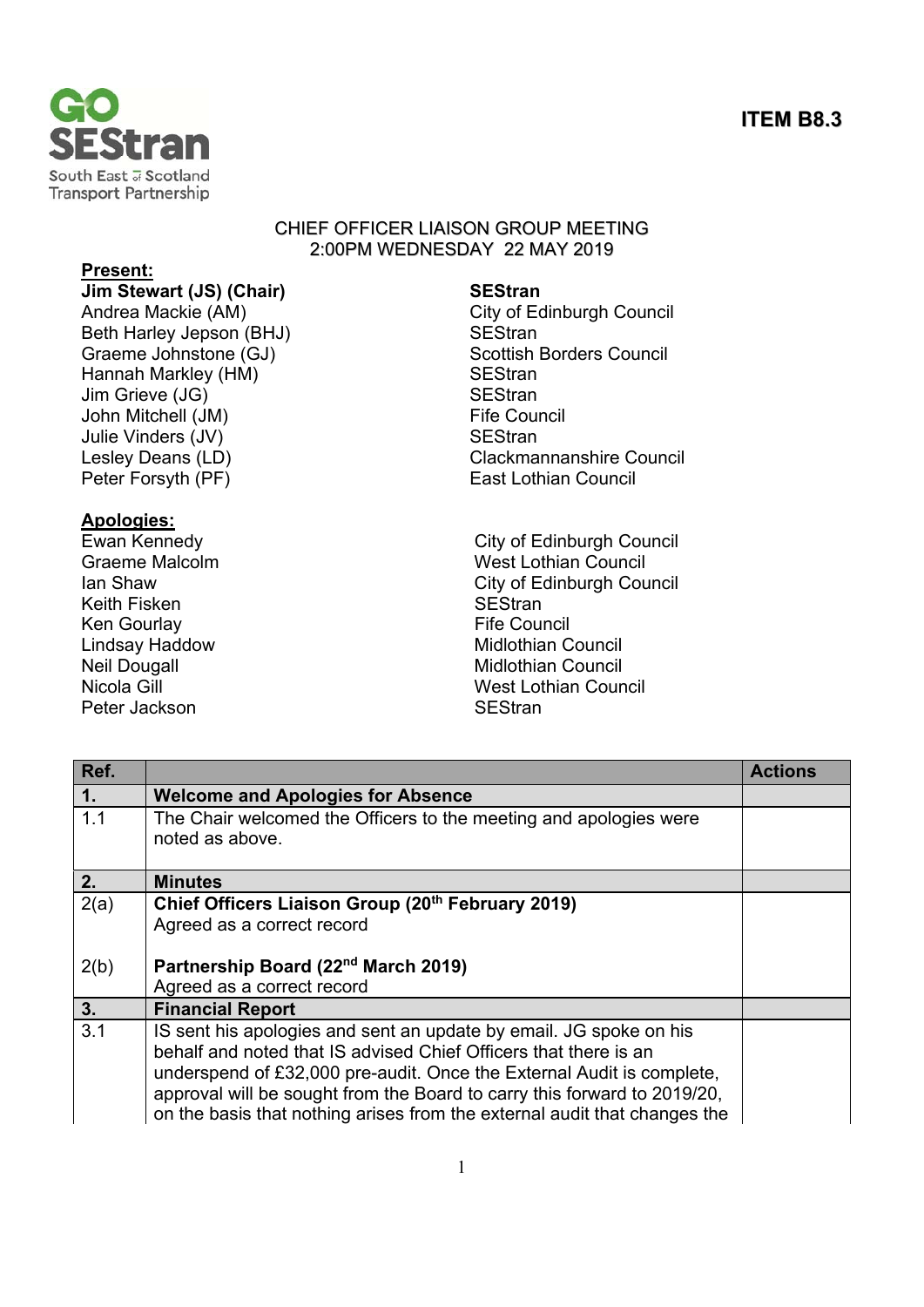|     | position.                                                                                                                                                                                                                                                                                                                                                                                                                                                                                                                                                                                                                                                                                                                                                                 |            |
|-----|---------------------------------------------------------------------------------------------------------------------------------------------------------------------------------------------------------------------------------------------------------------------------------------------------------------------------------------------------------------------------------------------------------------------------------------------------------------------------------------------------------------------------------------------------------------------------------------------------------------------------------------------------------------------------------------------------------------------------------------------------------------------------|------------|
| 4.  | <b>Projects Update</b>                                                                                                                                                                                                                                                                                                                                                                                                                                                                                                                                                                                                                                                                                                                                                    |            |
| 4.1 | JV provided a breakdown of some of SEStran's project outputs. The<br>project update was requested by the board to see how it is linked to the<br>Business plan.                                                                                                                                                                                                                                                                                                                                                                                                                                                                                                                                                                                                           |            |
|     | GO E-bike = $1st$ year report is completed and BJH will find out if<br>SEStran can publish this on the website.<br>GO E-bike website will go live at the end of May 2019<br>$\bullet$<br>(https://goebike.scot/)                                                                                                                                                                                                                                                                                                                                                                                                                                                                                                                                                          | <b>BJH</b> |
|     | Regional Active Travel Development Fund - Transport Scotland,<br>$\bullet$<br>£200,000 in funding for 3 different projects in SEStran region.<br>Cycle Training & Development – Cycling Scotland is open to new<br>employers for the GO E-bike project<br>Hate Crime Charter- Now have a draft charter, this will need to<br>$\bullet$<br>reach out to transport operators to discuss best practice and to<br>monitor how successful the charter is. A pilot will be undertaken<br>with the ultimate aim of delivering a national charter.                                                                                                                                                                                                                                | <b>JS</b>  |
|     | LD stated that real time passenger issues have occurred in various<br>areas.                                                                                                                                                                                                                                                                                                                                                                                                                                                                                                                                                                                                                                                                                              |            |
| 5.  | <b>ECMA</b>                                                                                                                                                                                                                                                                                                                                                                                                                                                                                                                                                                                                                                                                                                                                                               |            |
| 5.1 | JS gave update about discussions at the ECMA Officers Group meeting<br>in April.<br>SYSTRA presented their findings on their study "East Coast Main<br>$\bullet$<br>Line Authorities, Benefits of Investments".<br>The study looked at GVA over 14 economic centres on the route.<br>One economic test looked at was investment between York and<br>Edinburgh to deliver 45-minute journey Newcastle to Edinburgh.<br>HS2 London to Edinburgh via ECML<br>3-hour London to Edinburgh journey time<br>Investment would result in £34 million GVA increase for Scotland<br>Chair of ECMA is to meet with minister.<br>JS noted that the fast train time process sounds appealing, however it is<br>also important that that existing line is maintained to a high standard. |            |
| 6.  | <b>Active Travel Funding Update</b>                                                                                                                                                                                                                                                                                                                                                                                                                                                                                                                                                                                                                                                                                                                                       |            |
| 6.1 | PJ unable to attend, BHJ gave an update on his behalf. Some<br>discussion was created on this topic as follows;<br>GJ asked what the value is of Sustrans funding? BHJ stated that<br>she wasn't sure and will ask Peter<br>LD mentioned that there is not enough resource to make                                                                                                                                                                                                                                                                                                                                                                                                                                                                                        | <b>BHJ</b> |
|     | applications and that the application form changes all the time,<br>suggested if SEStran can ask Sustrans to complete it for them?                                                                                                                                                                                                                                                                                                                                                                                                                                                                                                                                                                                                                                        |            |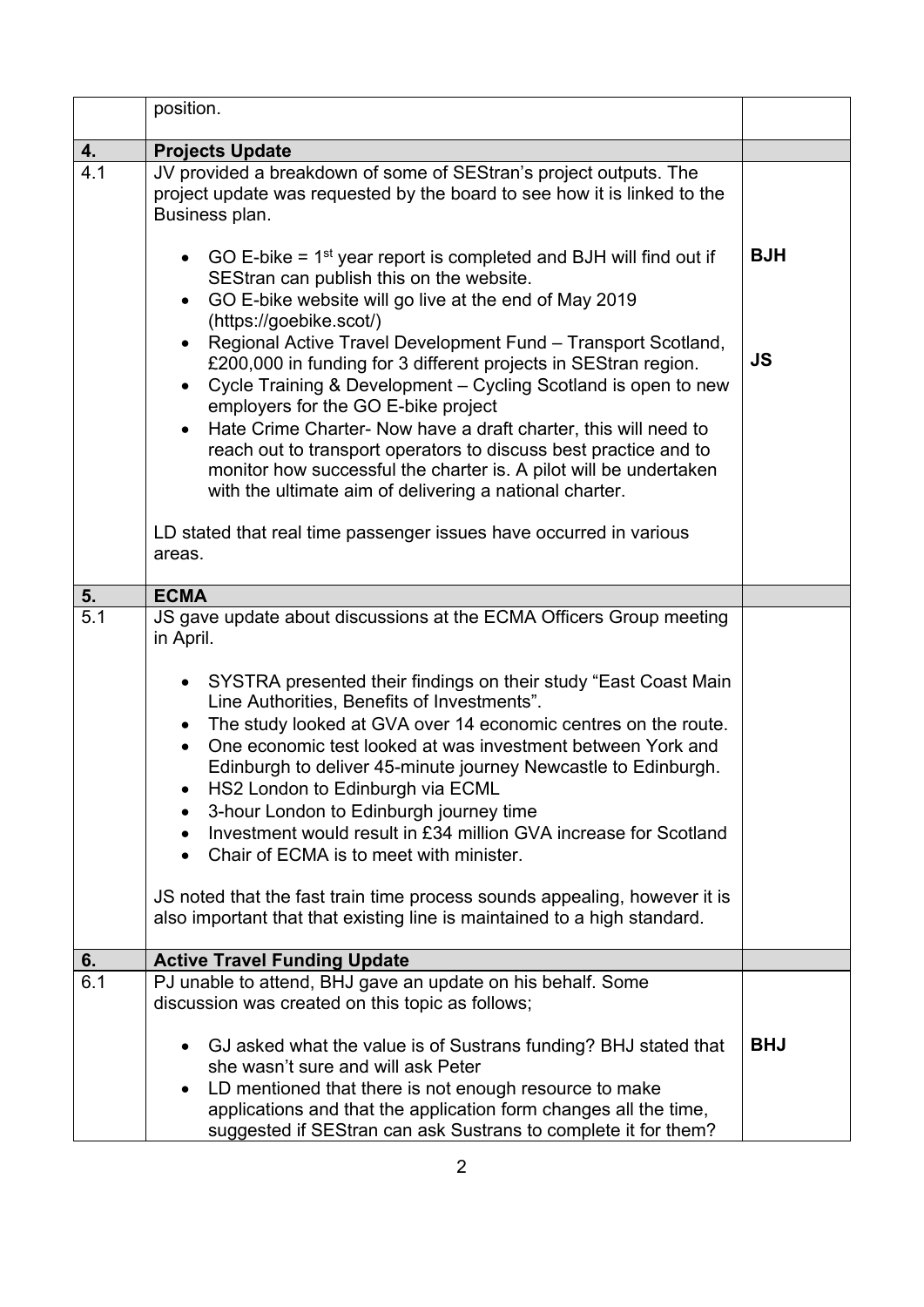| BHJ mentioned it is difficult for local authorities and it may be<br>worthwhile looking to set up a meeting with Sustrans for any<br>problems arising. A reminder will be sent to members, so they<br>can provide information to PJ and then feedback to Sustrans.                                                                                                                                                                                                       | <b>PJ</b>                                                                                                                                                                                                    |
|--------------------------------------------------------------------------------------------------------------------------------------------------------------------------------------------------------------------------------------------------------------------------------------------------------------------------------------------------------------------------------------------------------------------------------------------------------------------------|--------------------------------------------------------------------------------------------------------------------------------------------------------------------------------------------------------------|
| <b>Regional Working Groups</b>                                                                                                                                                                                                                                                                                                                                                                                                                                           |                                                                                                                                                                                                              |
| Stirling/Falkirk/Clackmannanshire has already met and the first<br>workshop on STPR has taken place. Second workshop due on 6 June<br>and mentioned that Transport Scotland had asked authorities to scope<br>any gaps and priorities.                                                                                                                                                                                                                                   | <b>JS</b>                                                                                                                                                                                                    |
| The Jacobs/AECOM joint consultancy team for STPR2 have engaged<br>with Edinburgh and South East Scotland City Regional Deal Transport<br>Appraisal Board and the Regional Working Group is being developed<br>with workshops likely to be in June. JS will check if SEStran has given<br>an update to stakeholders and will also get back to JM with dates that<br>are in the diary.                                                                                     | <b>JS</b>                                                                                                                                                                                                    |
| <b>Electrical Vehicle Strategy</b>                                                                                                                                                                                                                                                                                                                                                                                                                                       |                                                                                                                                                                                                              |
| The key points of this summary were as follows:<br>JV stated the Electrical Vehicle Strategy is linked with the<br>Regional Transport Strategy.<br>PF mentioned that a report has been sent to parliament for<br>vehicle charges and is happy to circulate, however the report is<br>always changing.<br>LD also stated that she is happy to share Clackmannanshire's<br>strategy to SEStran.<br>JV to contact authorities to get info on EV work already<br>undertaken. | <b>JV</b>                                                                                                                                                                                                    |
| <b>Edinburgh Low Emission Zone</b>                                                                                                                                                                                                                                                                                                                                                                                                                                       |                                                                                                                                                                                                              |
| was followed by a question and answering discussion.<br>AM stated that she had 2 areas to discuss, 1) Engaging into<br>neighbouring areas, 2) Implications and any additional comments.<br>Various vehicle types in the city centre and there is a wide<br>disperse of air pollution city wide - Regional commuting is also<br>affected.<br>Growth challenge: How to develop vehicles, Edinburgh has a<br>huge amount of growth.                                         |                                                                                                                                                                                                              |
|                                                                                                                                                                                                                                                                                                                                                                                                                                                                          | JS gave a brief overview of current situation regarding STPR2.<br>JV gave an update, implementing comments from different meetings.<br>AM from City of Edinburgh Council gave a presentation about LEZ. This |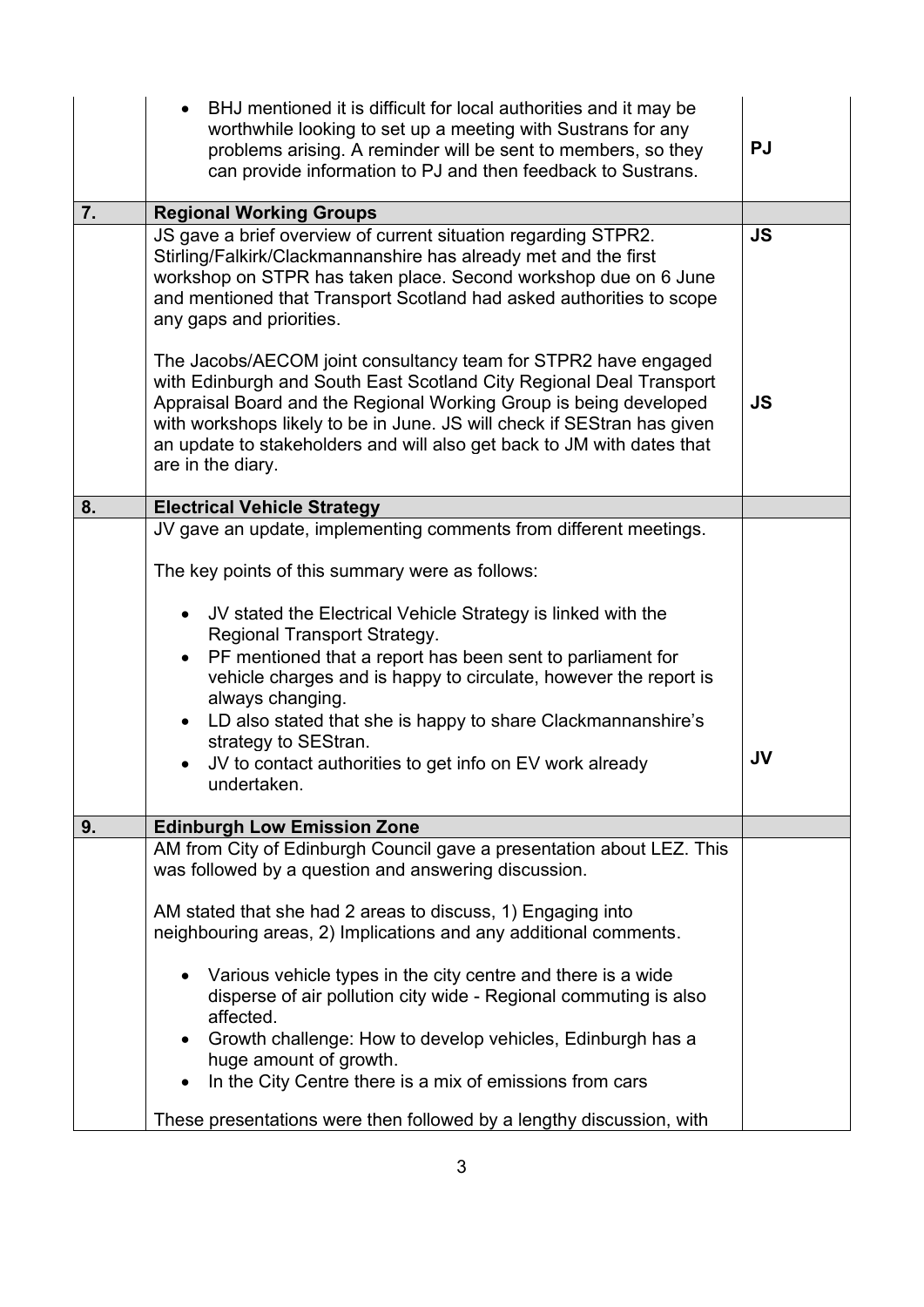questions/points raised by several members. The key statement/questions raised during the discussion were as follows:

| • GJ stated that there has been a piece of work done by Transport<br>Scotland which involved work completed by cameras relating<br>enforcement by ANPR. AM mentioned that she is aware of this<br>and would like to talk to all groups and networks about LEZ.<br>GJ also asked if there is a fining system and AM responded that<br>$\bullet$<br>there will be a penalty rate. AM also stated that there are several<br>grant schemes through Transport Scotland to support transitions<br>to LEZs.<br>JS mentioned that there have been Low Emission Zone<br>$\bullet$<br>Regulations and Guidance Workshop run by Transport Scotland<br>to discuss regulations and enforcement issues.<br>AM mentioned that the City of Edinburgh Council are waiting for<br>$\bullet$<br>consultation feedback and that the consultation process will last 8<br>weeks. PF asked when the consultation process will begin in<br>East Lothian.<br>AM answered, the online consultation will be live and will also be<br>$\bullet$<br>workshops in all areas. GJ asked how we get this circulated? AM<br>answered that consultations will be circulated by an email with<br>links to papers available.<br>LD asked if there is any research about the impact on LEZ and<br>$\bullet$<br>what vehicles would this include? AM mentioned that the<br>proposal for the City Centre is challenging but engagement<br>through CPT and public transport operators has been useful and<br>a large amount of money is coming through Transport Scotland.<br>JG stated that money needs to address the bypass and that LEZ<br>$\bullet$<br>will have made a great contribution even though there are still<br>various challenges.<br>JS asked if there is material that shows research or information<br>$\bullet$<br>available to consultations. This is key to the consultation process.<br>The Centre of Edinburgh consultation opened on the 21 <sup>st</sup> May<br>and the City development plan will be published later this year.<br>JG stated he will circulate to all members.<br>Finally, LD mentioned that 8 weeks may be too short, timescales<br>may be rushed. Also, how well engaged are local authorities<br>because this may affect smaller authorisations as they will be<br>unaware. PF also mentioned that during the summer break, East<br>Lothian may not be able to give a formal response, creating a<br>time issue. AM answered, the City of Edinburgh Council will have<br>to build in time frame.<br>After some discussion it was considered that CEC should contact<br>$\bullet$<br>local authority Chief Executives directly requesting a response to<br>the consultation.<br><b>Consultation Responses</b> | <b>JG</b> |
|-------------------------------------------------------------------------------------------------------------------------------------------------------------------------------------------------------------------------------------------------------------------------------------------------------------------------------------------------------------------------------------------------------------------------------------------------------------------------------------------------------------------------------------------------------------------------------------------------------------------------------------------------------------------------------------------------------------------------------------------------------------------------------------------------------------------------------------------------------------------------------------------------------------------------------------------------------------------------------------------------------------------------------------------------------------------------------------------------------------------------------------------------------------------------------------------------------------------------------------------------------------------------------------------------------------------------------------------------------------------------------------------------------------------------------------------------------------------------------------------------------------------------------------------------------------------------------------------------------------------------------------------------------------------------------------------------------------------------------------------------------------------------------------------------------------------------------------------------------------------------------------------------------------------------------------------------------------------------------------------------------------------------------------------------------------------------------------------------------------------------------------------------------------------------------------------------------------------------------------------------------------------------------------------------------------------------------------------------------------------------------------------------------------------------------------------------------------------------------------------------------------------------------------------------------------------------------------------------------------------------------------------------------------------------------------------------------------------|-----------|
| <b>National Infrastructure</b>                                                                                                                                                                                                                                                                                                                                                                                                                                                                                                                                                                                                                                                                                                                                                                                                                                                                                                                                                                                                                                                                                                                                                                                                                                                                                                                                                                                                                                                                                                                                                                                                                                                                                                                                                                                                                                                                                                                                                                                                                                                                                                                                                                                                                                                                                                                                                                                                                                                                                                                                                                                                                                                                                    |           |
| JS will report to board, no additional comments                                                                                                                                                                                                                                                                                                                                                                                                                                                                                                                                                                                                                                                                                                                                                                                                                                                                                                                                                                                                                                                                                                                                                                                                                                                                                                                                                                                                                                                                                                                                                                                                                                                                                                                                                                                                                                                                                                                                                                                                                                                                                                                                                                                                                                                                                                                                                                                                                                                                                                                                                                                                                                                                   |           |

 $10.$  $\overline{10(a)}$